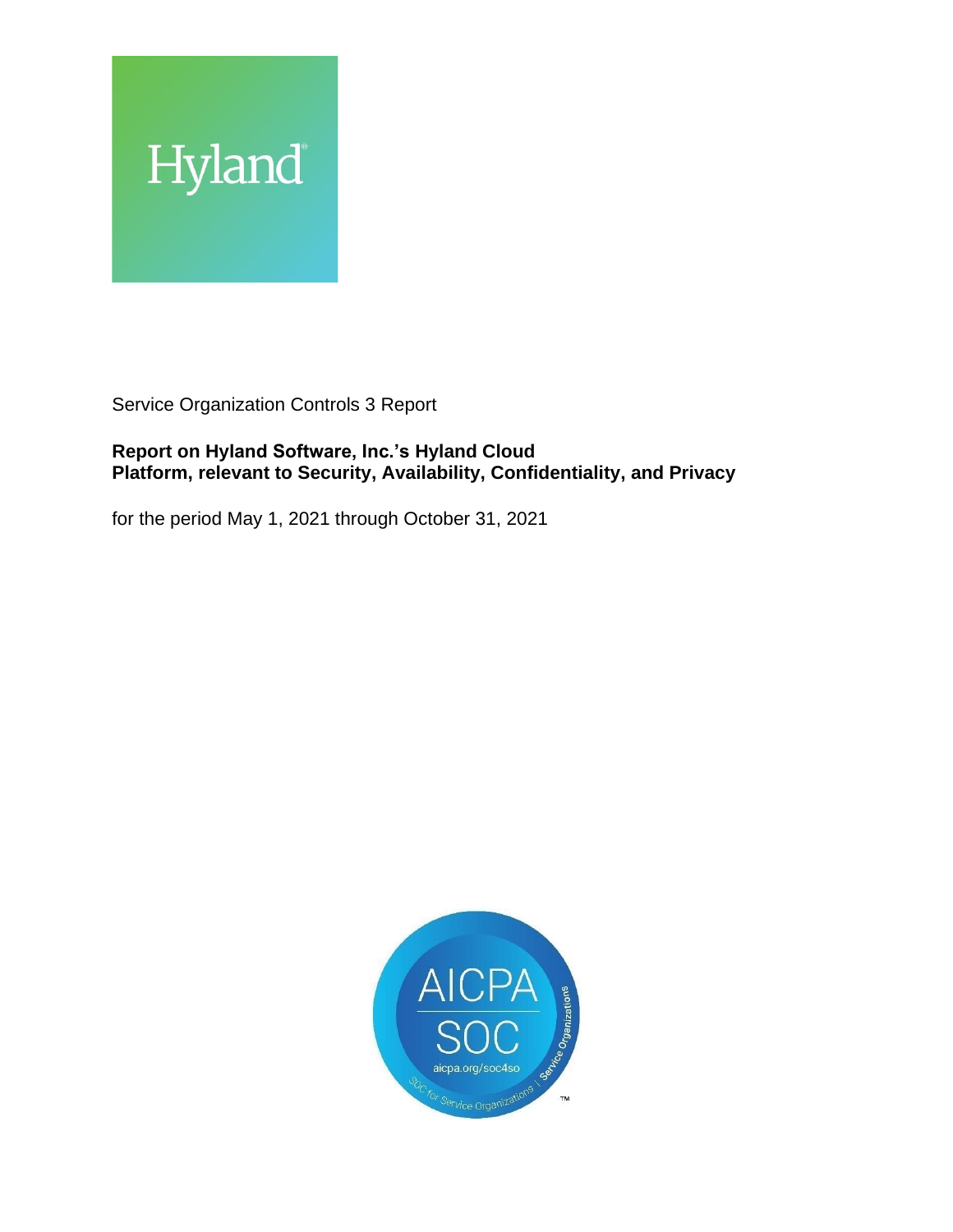

Ernst & Young LLP Suite 1800 950 Main Avenue Cleveland, OH 44113-7214

Tel: +1 216 861 5000 Fax: +1 216 583 2013 ey.com

## **Report of Independent Accountants**

To the Board of Directors Hyland Software, Inc.

*Scope:*

We have examined management's assertion, contained within the accompanying Management Assertion Regarding the Effectiveness of Its Controls Over the Hyland Cloud Platform Based on the Trust Services Criteria for Security, Availability, Confidentiality, and Privacy (Assertion), that Hyland Software, Inc.'s controls over the Hyland Cloud Platform (System) were effective throughout the period May 1, 2021 to October 31, 2021, to provide reasonable assurance that its principal service commitments and system requirements were achieved based on the criteria relevant to security, availability, confidentiality, privacy (applicable trust services criteria) set forth in the AICPA's TSP section 100, *2017 Trust Services Criteria for Security, Availability, Processing Integrity, Confidentiality, and Privacy*.

Hyland Software, Inc. (Hyland) uses Amazon Web Service (AWS) to provide physical hosting and data replication services for a subset of in-scope solutions. The Description of the boundaries of the System (Attachment A) indicates that Hyland's controls can provide reasonable assurance that certain service commitments and system requirements, based on the applicable trust services criteria, can be achieved only if AWS' controls, assumed in the design of Hyland's controls, are suitably designed and operating effectively along with related controls at the service organization. The Description presents Hyland's system and the types of controls that the service organization assumes have been implemented, suitably designed, and operating effectively at AWS. Our examination did not extend to the services provided by AWS and we have not evaluated whether the controls management assumes have been implemented at AWS have been implemented or whether such controls were suitably designed and operating effectively throughout the period May 1, 2021 to October 31, 2021.

### *Management's Responsibilities*

Hyland Software, Inc.'s management is responsible for its assertion, selecting the trust services categories and associated criteria on which its assertion is based, and having a reasonable basis for its assertion. It is also responsible for:

- Identifying the Hyland Cloud Platform (System) and describing the boundaries of the **System**
- Identifying the principal service commitments and system requirements and the risks that would threaten the achievement of its principal service commitments and service requirements that are the objectives of the system
- Identifying, designing, implementing, operating, and monitoring effective controls over the Hyland Cloud Platform (System) to mitigate risks that threaten the achievement of the principal service commitments and system requirements

### *Our Responsibilities*

Our responsibility is to express an opinion on the Assertion, based on our examination. Our examination was conducted in accordance with attestation standards established by the American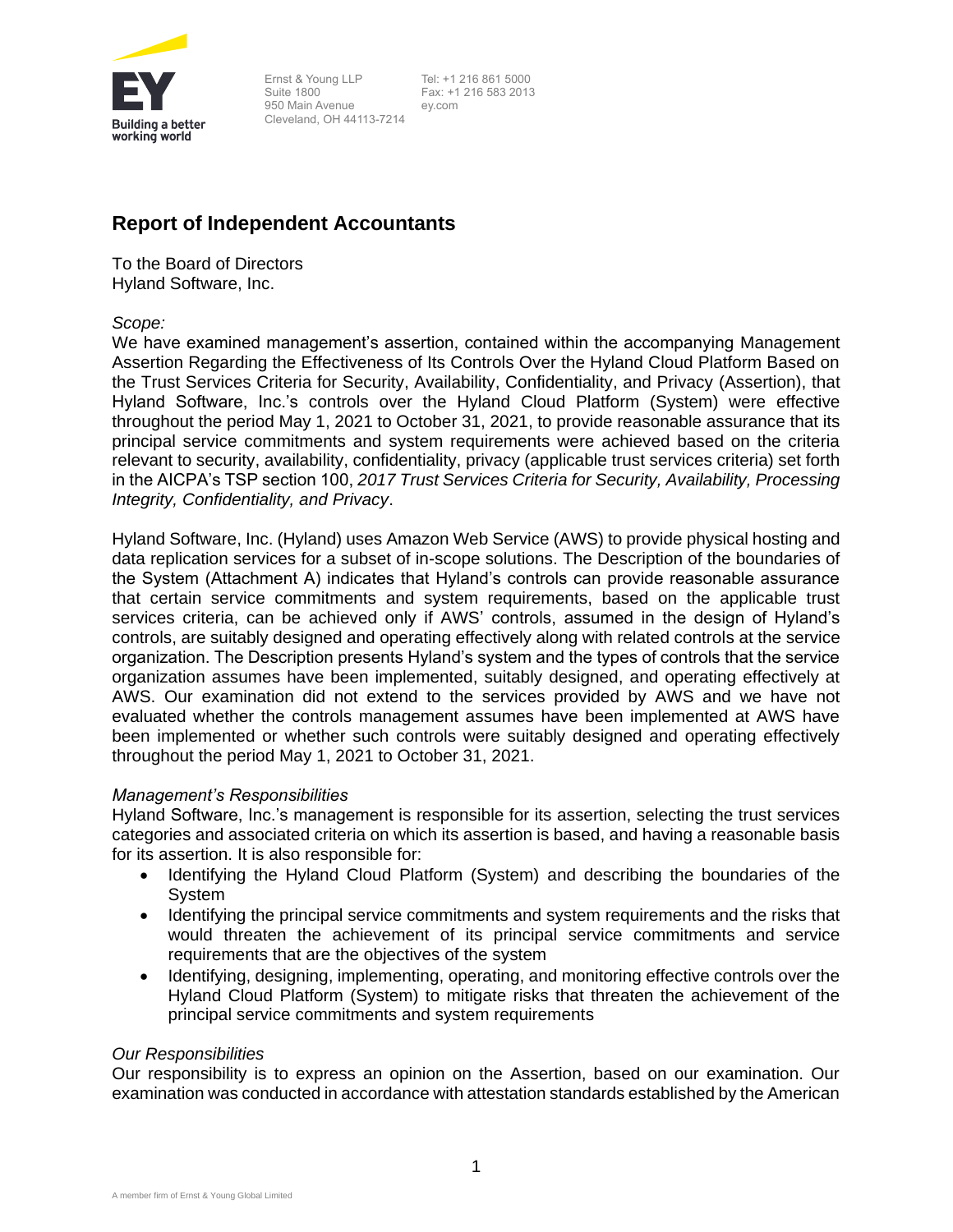

Institute of Certified Public Accountants. Those standards require that we plan and perform our examination to obtain reasonable assurance about whether management's assertion is fairly stated, in all material respects. An examination involves performing procedures to obtain evidence about management's assertion, which includes: (1) obtaining an understanding of Hyland Software Inc.'s relevant security, availability, confidentiality, and privacy policies, processes and controls, (2) testing and evaluating the operating effectiveness of the controls, and (3) performing such other procedures as we considered necessary in the circumstances. The nature, timing, and extent of the procedures selected depend on our judgment, including an assessment of the risk of material misstatement, whether due to fraud or error. We believe that the evidence obtained during our examination is sufficient to provide a reasonable basis for our opinion.

Our examination was not conducted for the purpose of evaluating Hyland Software Inc.'s cybersecurity risk management program. Accordingly, we do not express an opinion or any other form of assurance on its cybersecurity risk management program*.*

### *Inherent limitations:*

Because of their nature and inherent limitations, controls may not prevent, or detect and correct, all misstatements that may be considered relevant. Furthermore, the projection of any evaluations of effectiveness to future periods, or conclusions about the suitability of the design of the controls to achieve Hyland Software, Inc.'s principal service commitments and system requirements, is subject to the risk that controls may become inadequate because of changes in conditions, that the degree of compliance with such controls may deteriorate, or that changes made to the system or controls, or the failure to make needed changes to the system or controls, may alter the validity of such evaluations. Examples of inherent limitations of internal controls related to security include (a) vulnerabilities in information technology components as a result of design by their manufacturer or developer; (b) breakdown of internal control at a vendor or business partner; and (c) persistent attackers with the resources to use advanced technical means and sophisticated social engineering techniques specifically targeting the entity.

### *Opinion:*

In our opinion, Hyland's controls over the system were effective throughout the period May 1, 2021 to October 31, 2021, to provide reasonable assurance that its principal service commitments and system requirements were achieved based on the applicable trust services criteria, if the subservice organization applied the controls assumed in the design of Hyland's controls throughout the period May 1, 2021 to October 31, 2021.

Ennet + Young LLP

Ernst & Young LLP December 21, 2021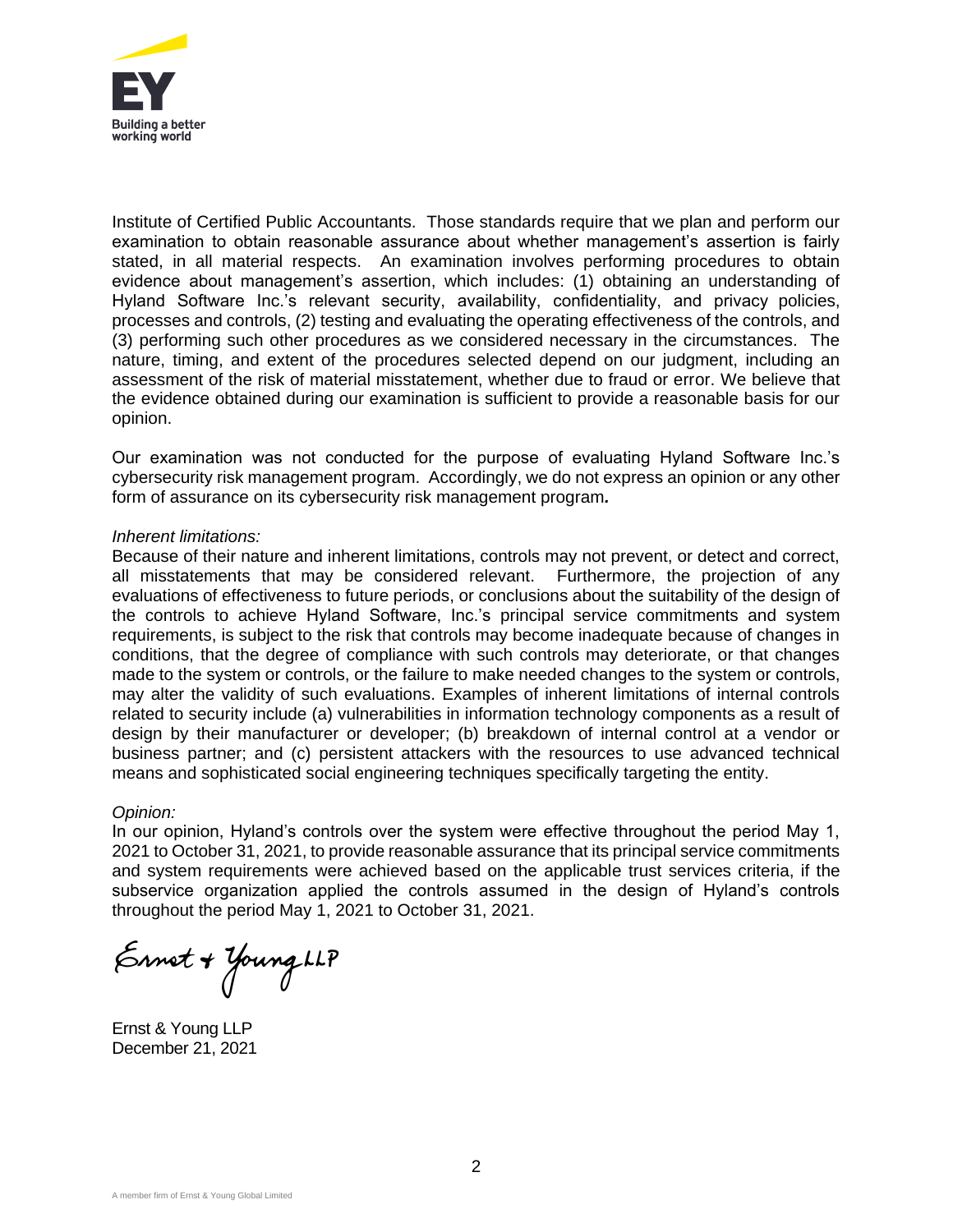# **Management Assertion Regarding the Effectiveness of Its Controls Over the Hyland Cloud Platform Based on the Trust Services Criteria for Security, Availability, Confidentiality, and Privacy**

### December 21, 2021

We, as management of, Hyland Software, Inc. (Hyland) are responsible for:

- Identifying the Hyland Cloud Platform (System) and describing the boundaries of the System, which are presented in the Hyland Cloud Background section below
- Identifying our principal service commitments and system requirements
- Identifying the risks that would threaten the achievement of principal service commitments and service requirements that are the objectives of our system, which are presented in the section below
- Identifying, designing, implementing, operating, and monitoring effective controls over the Hyland Cloud Platform (System) to mitigate risks that threaten the achievement of the principal service commitments and system requirement
- Selecting the trust services categories that are the basis of our assertion
- Performing annual due diligence procedures for third-party sub-service providers and based on the procedures performed, noting deviations that prevents Hyland from achieving its specified service commitments

Hyland uses Amazon Web Service (AWS) (subservice organization) to provide physical hosting and data replication services for a subset of in-scope solutions. The Description includes only the controls of Hyland and excludes controls of AWS, however it does present the types of controls Hyland assumes have been implemented, suitably designed, and operating effectively at AWS (Attachment A). The Description also indicates that certain trust services criteria specified therein can be met only if AWS' controls assumed in the design of Hyland's controls are suitably designed and operating effectively along with the related controls at the Service Organization. The Description does not extend to controls of AWS.

We assert that the controls over the system were effective throughout the period May 1, 2021 to October 31, 2021, to provide reasonable assurance that the principal service commitments and system requirements were achieved based on the criteria relevant to security, availability, confidentiality, and privacy set forth in the AICPA's TSP section 100, *2017 Trust Services Criteria for Security, Availability, Processing Integrity, Confidentiality, and Privacy*.

Hyland Software, Inc.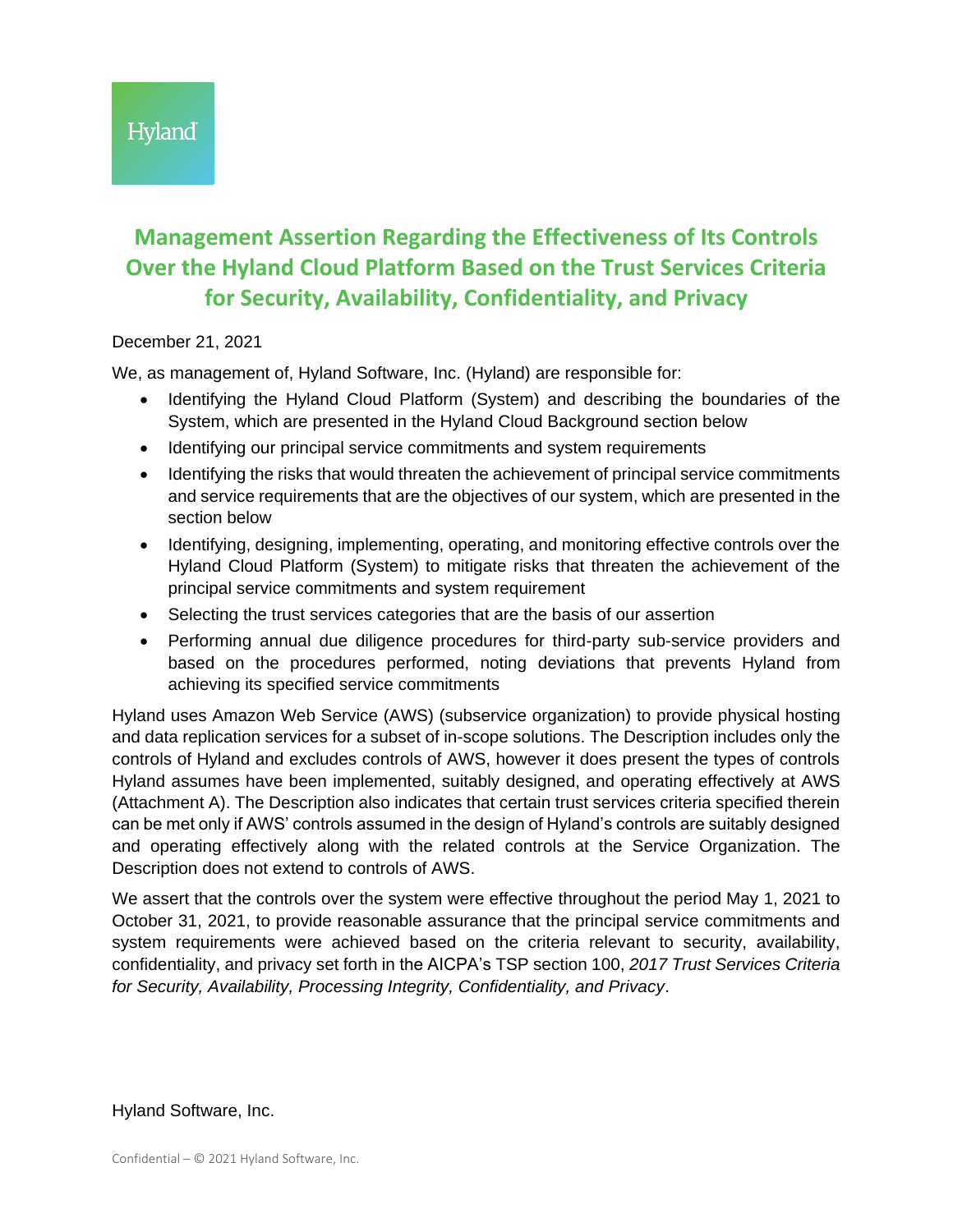# **Hyland Cloud Platform Background**

Established in 1991, Hyland Software, Inc. (Hyland) is the developer of Enterprise Content Management (ECM) solutions design to help organizations streamline their document and content management processes and share information among employees, partners, and customers. In 2017, Hyland acquired Perceptive Software product lines. Hyland is based in Westlake, Ohio.

Hyland's core ECM solution electronically captures and manages everything from paper reports to web content. It is used by customers in industries ranging from financial services and government to manufacturing and health care. In addition to its core solutions, Hyland also offers specific add-on modules for functions such as business process automation, digital imaging and capturing, records management, and enterprise file synchronization and sharing. Customers utilize these solutions to fulfill a variety of business needs, including information consumption, streamlining business needs with a high degree of reliability and integrity.

Hyland leverages the Hyland Cloud Platform to deliver hosted SaaS (Software as a Service) solutions, which include the OnBase, OnBase Accelerated Financial Reporting Management (AFRM), ShareBase, Guardian, and Perceptive hosted products and modules. Primarily, these hosted solutions reside on servers that are owned and managed by Hyland. The Hyland Cloud is co-located within N+1 redundant data centers that are owned and operated by third-party Internet Service Providers (ISPs). These ISPs provide internet connectivity, physical security components, power, threat and environmental systems monitoring and services to the hosting environment. Customers securely access their hosted solution from the Internet using encrypted network protocols including secure sockets layer (SSL), transport layer security (TLS), and/or secure file transfer (SFTP). In addition to co-location deployment, Hyland deploys third-party cloud environments for customers purchasing select media streaming and ECM solutions. In this case, the thirdparty provides the physical network and infrastructure services that are used to deploy third-party cloud environments within the Platform. Hyland is responsible for selecting and administering the architecture, configuration, and other services required to support these hosting solutions.

### **Services covered by this report**

The Hyland Cloud Platform is composed of components such as network devices, servers, and software that are physically installed and operating within its defined system, which is limited to components such as network drives, servers, and software that are physically installed and operating within Hyland's internet-enabled network infrastructure, and its process boundaries, which are limited to those that are executed by a Hyland employee within Hyland's Global Cloud Services (GCS) department, an authorized third party, or processes that are executed within their established system boundaries.

For the purposes of this report, the Hyland Cloud Platform's system boundary does not include any instances of a hosted solution that is used for non-production workloads including those used exclusively for pilot, demo, testing, or development purposes.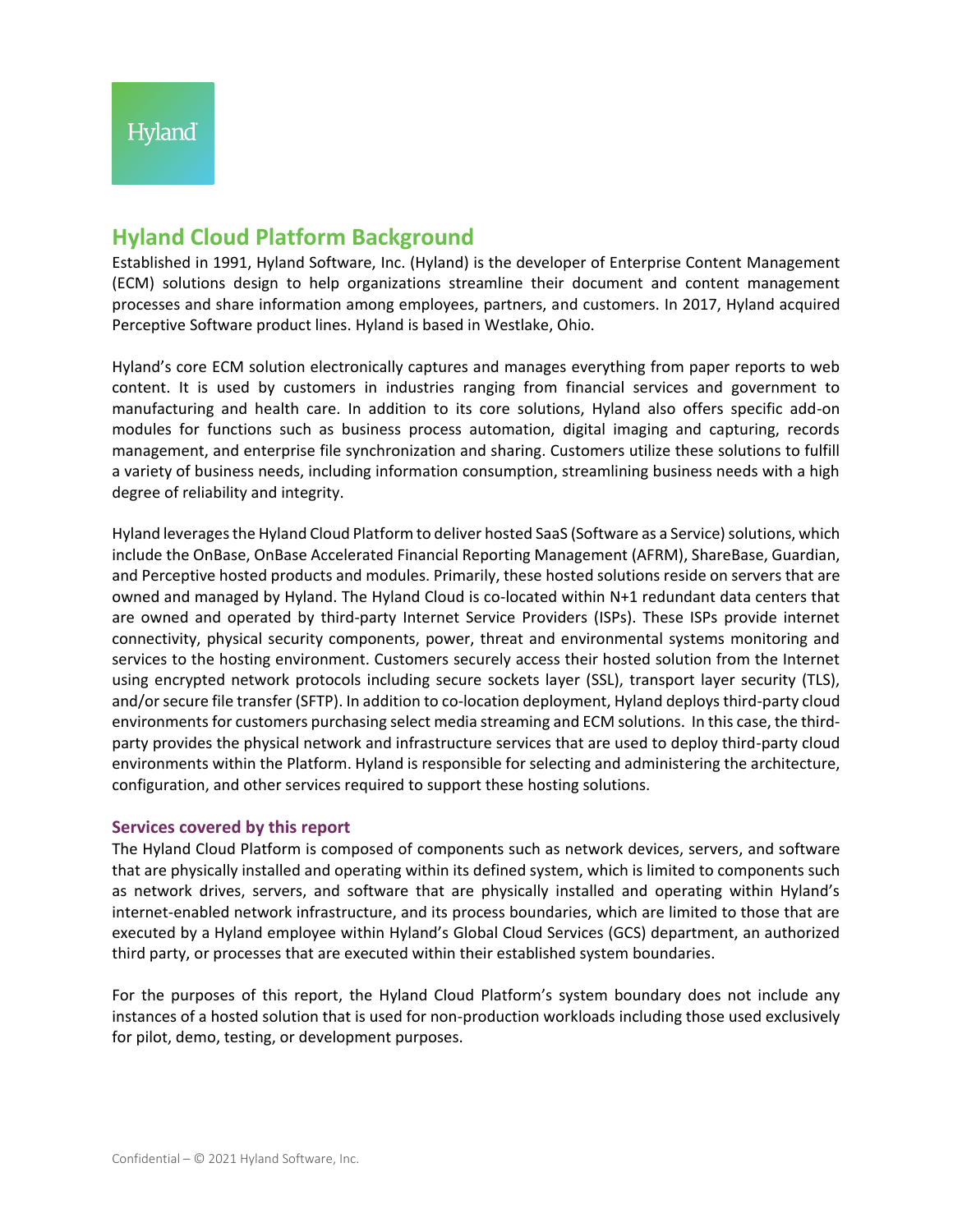# **Components of the Hyland Cloud Platform Providing the Defined Services**

### **Infrastructure**

Hosting services are provided to customers through an internet-enabled network infrastructure that is owned and operated by Hyland. The system components associated with this network infrastructure are physically located within data centers that are owned and operated by third-party ISPs. These ISPs provide internet connectivity, physical security components, power, threat and environmental systems monitoring, and services to the hosting environment.

Hyland installs servers within each data center on an as-needed basis. Hyland owns and operates these servers. This includes, but is not limited to, web, application, file and database servers. A variety of peripheral devices are also used. This may include, but is not limited to, network appliances, disk drives, and keyboard video monitor switches, which are also owned and operated by Hyland.

Hosting services may be provided to customers through an internet-enabled network and infrastructure that is owned by a third-party cloud provider. Hyland manages the servers, Operating System services, storage, and network access. Hyland is ultimately responsible for the architecture and deployment of the cloud environment used to deploy the Platform. Solutions can be deployed in domestic and international regions within the third-party cloud environment. Hyland has no direct access to the physical infrastructure of the third-party cloud provider and enforces these requirements via contractual agreements with the third party.

### **People**

Hyland's organizational structure provides a framework for planning, executing, and controlling business operations. Executive and senior leadership play important roles in establishing the Company's tone and core values. The organizational structure assigns roles and responsibilities to provide for adequate staffing, security, efficiency of operations, and segregation of duties. Management has also established authority and appropriate lines of reporting for key personnel.

Primary responsibility for the delivery of Platform hosting services, including administration, has been assigned to Hyland's Global Cloud Services (GCS) department. Employees are screened and qualified before a job position is offered. Hyland maintains written job descriptions/plans specifying the responsibilities and corresponding academic and professional requirements for key job positions to determine that current and prospective employees have the qualifications and skill level necessary to perform the job successfully. All employees are informed of their security-related responsibilities before access to the Hyland Cloud Platform is provisioned. Policy and security-related training is provided on an annual basis.

### **Policies and Procedures**

All Hyland employees are expected to adhere to company-wide, departmental, and, when applicable, position-specific policies and procedures that define how hosting services should be delivered. These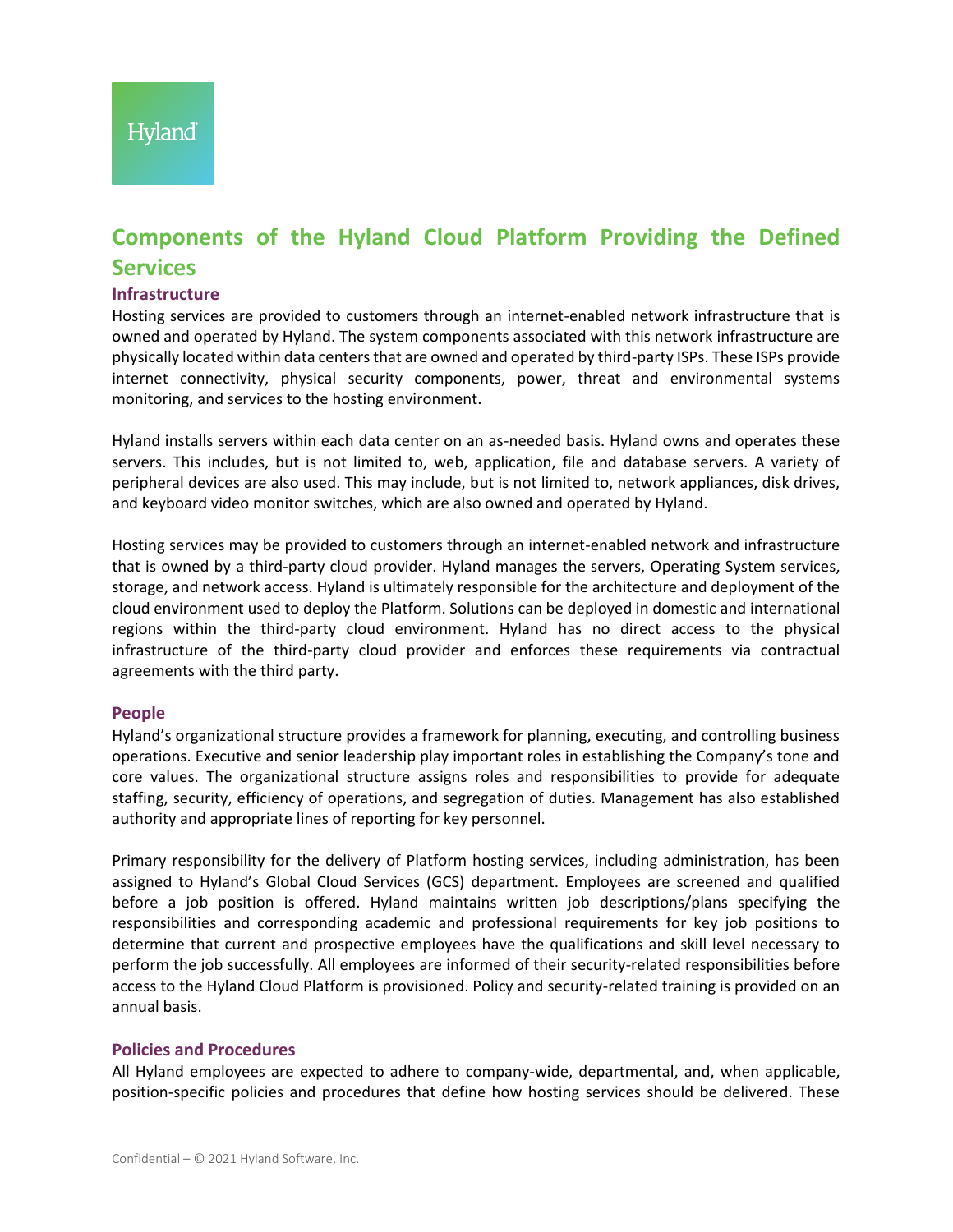requirements are documented within Hyland's GCS Information Security policies which includes the GCS Process Manual. Policy documents are provided upon hiring and then can be accessed by appropriate personnel. The GCS Information Security policies align with the guidance described in the ISO 27001 Annex A and includes controls (e.g., Risk Management, Access Controls, Supplier Relationships). These controls are designed to safeguard the security, availability, confidentiality, and privacy of all system components including Customer Data. Policies are reviewed and, if necessary, updated annually by the GCS Vice President and Leadership Team.

### **Data**

Data, as defined herein, constitutes the following:

- $\blacktriangleright$  Files owned by a customer that are stored within customer-designated disk groups. Disk groups are configured to write electronic documents to a primary network attached storage device or file server.
- ► Files owned by a customer that have been transferred to the Hyland Cloud Platform SFTP (Secure File Transfer Protocol) systems.
- ► Metadata owned by a customer that is stored within the solution's database. The database is configured to store data files and transaction log files to redundant array of inexpensive disks (RAID).

Hyland Cloud Platform customers retain control and ownership of their own data. Customers are responsible for the development, content, operation, maintenance, and use of their content. The Hyland Cloud Platform is designed to prevent customers from accessing physical hosts or instances not assigned to them by filtering through the virtualization software.

### **Risk Assessment**

The process of identifying, assessing and managing risks is a critical component of the internal control system. The GCS GRC Team performs an annual risk assessment to identify, assess, and manage a variety of risks that impact Hyland's business. The risk assessment scope includes internal, external, third-party relationships such as vendors, contractors, and customers. During the assessment, threats to Information Security (which includes, but is not limited to, issues concerning availability, security, confidentiality, privacy, and data loss) are identified by the business owners and confirmed through interviews with subject matter specialists, and the risk from those threats is assigned a risk ranking. The results of the risk assessment are reviewed and approved by the GCS VP.

## **Availability and Incident Handling**

The Hyland Cloud Platform is architected in a manner to maintain availability of its services through defined programs, processes, and procedures.

Hyland employees monitor the network using both automated and traditional means. Predefined events (e.g., ping failures, full drive, missing application heartbeats) generate alerts that are delivered to Hyland personnel on a 24/7 basis.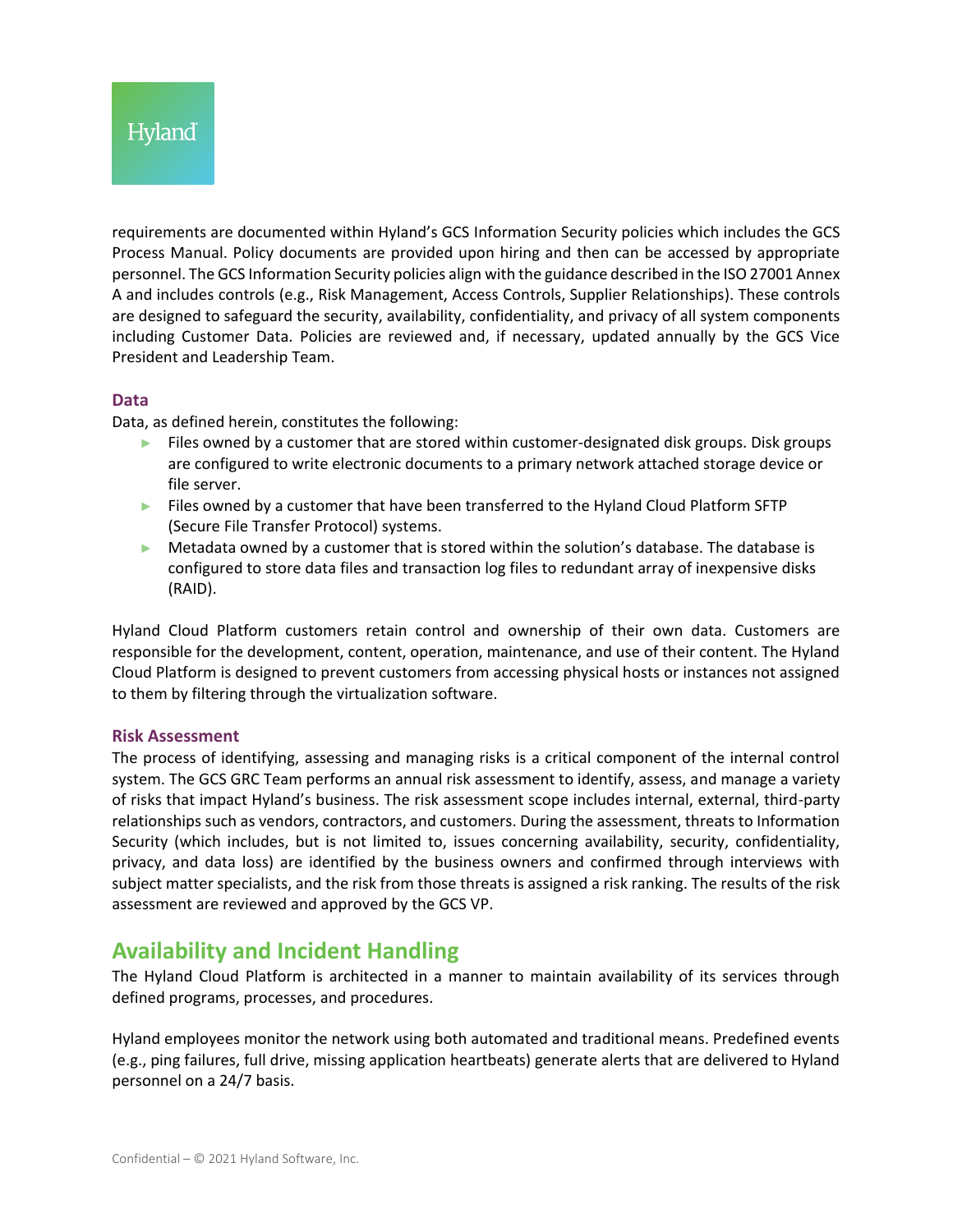Customers are instructed to contact the Hyland Technical Support Team and report any suspected availability incidents. The Hyland Technical Support Team will interview the user and gather information to assess the event as to whether it is a malfunction or a possible service failure.

If it is determined that the event represents a potential service failure, Hyland employees follow documented escalation procedures. All availability incidents are investigated promptly and thoroughly by individuals who are qualified to perform this task. All availability incidents are documented and reviewed within de-escalation procedures conducted by the GCS Leadership Team.

Once normal business operations have been restored after a service failure, Hyland will deliver a summary report to the applicable impacted customers. Information contained within this report will include, but is not limited to, when the incident occurred, when normal business operations were restored, the root cause of the incident, the technical effect of the incident, an accounting of actions taken to restore service, and a description of any outstanding remediation plans that have been approved by the GCS Leadership Team.

The Hyland Cloud Platform is architected in a manner to maintain availability of its services through defined programs, processes, and procedures. The disaster recovery plan encompasses the processes and procedures by which Hyland identifies, responds to, and recovers from a major event or incident within the environment. This program builds upon the traditional approach of addressing contingency management, incorporating elements of business continuity and disaster recovery plans while expanding to consider critical elements of proactive risk mitigation strategies. Contingency plans and incident response procedures are maintained to reflect emerging continuity risks and lessons learned. Plans are tested and updated through the course of business and the disaster recovery plan is annually reviewed and approved by senior leadership.

Hyland has identified critical system components required to maintain the availability of the system and recover services in the event of an outage. These components are replicated across multiple co-location data centers; backups are maintained and monitored to ensure successful replication.

Service usage is continuously monitored, protecting infrastructure needs and supporting availability commitments and requirements. Additionally, GCS maintains a capacity planning model to assess infrastructure usage and demands.

## **Co-location Vendors**

Hyland owns and operates an internet-enabled network infrastructure. The Hyland Cloud Platform components associated with this network infrastructure are physically located within data centers that are owned and operated by Internet Service Providers (ISPs). These ISPs provide internet connectivity, physical security components, power, and environmental systems and services. GCS installs servers within the co-location data centers on an as-needed basis to this internet-enabled network infrastructure. GCS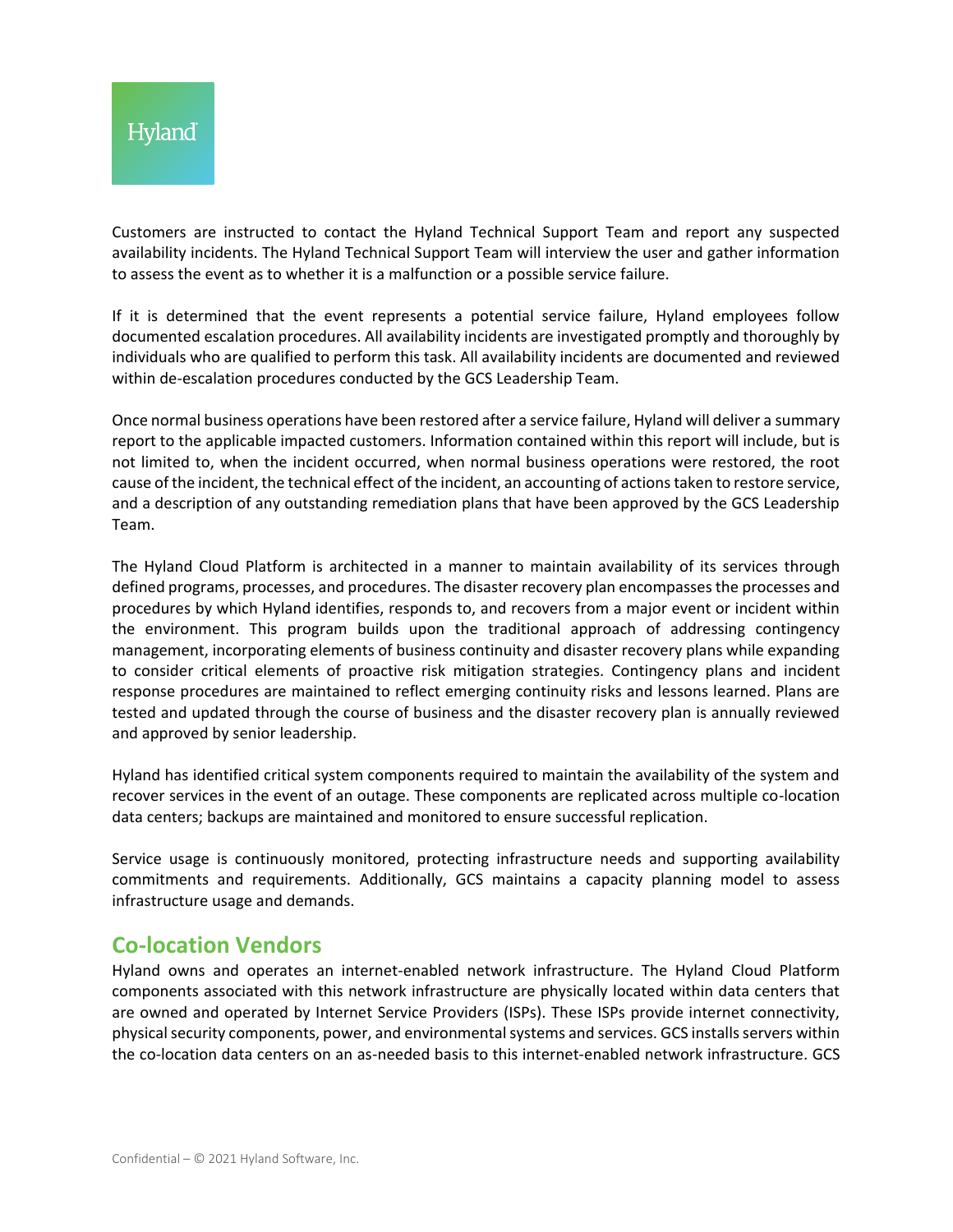

owns and operates these servers. This includes, but is not limited to, web, application, file, and database servers and other peripheral devices as required to configure and manage customer solutions.

### **Third-Party Cloud Provider**

Two of Hyland's production data centers are hosted at AWS facilities in Dublin, Ireland (AWIE) and Ashburn, VA (AWVA). This sub-service provider is responsible for physical hosting and data replication services (AWS). The system description includes only the controls of Hyland and excludes controls of AWS. The system description also indicates that certain trust services criteria specified therein can be met only if AWS' controls assumed in the design of Hyland's controls are suitably designed and operating effectively along with the related controls at the Service Organization. Hyland performs annual due diligence procedures for third-party sub-service provider including the review of available SOC reports and based on the procedures performed, nothing has been identified that prevents Hyland from achieving its specified service commitments.